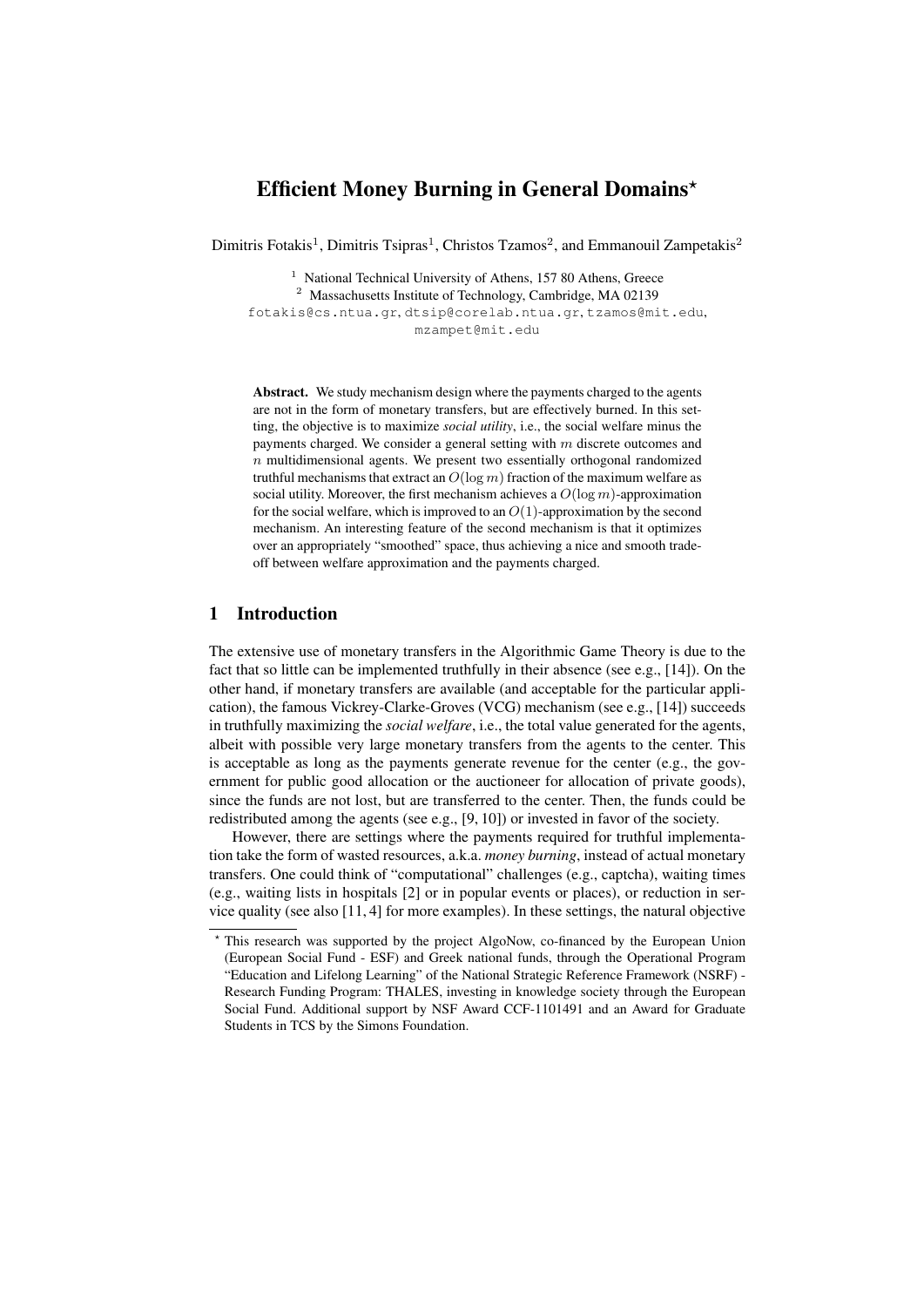is to maximize the net gain of the society, measured by the social welfare minus the payments charged and usually referred to as the *social utility* (or the *social surplus*).

In the AGT community, the general idea of money burning and social utility maximization by truthful mechanisms was first considered by Hartline and Roughgarden [11]. They considered single-unit and  $k$ -unit (unit demand) auctions and presented a family of truthful prior-free mechanisms that guarantee at least a constant fraction of the optimal (wrt. the social utility) Bayesian mechanism. Their mechanisms randomize among a VCG auction and a randomized posted price mechanism. To show that these mechanisms achieve an  $O(1)$ -approximation to the social utility extracted by an optimal Bayesian mechanism with knowledge of the agents' distribution (under the i.i.d. assumption), Hartline and Roughgarden used Myerson's theorem and characterized the optimal Bayesian mechanism for single-parameter agents. They also proved that if we compare the social utility of a truthful mechanism to the maximum social welfare, then the best possible approximation guarantee for k-unit auctions is  $\Theta(1 + \log \frac{n}{k})$ , where n is the number of agents.

Contribution. In this work, we consider social utility maximization by truthful mechanisms in a general mechanism design setting with  $m$  discrete possible outcomes and multidimensional agents with positive valuations. Due to the fact that social utility maximization is closely related to revenue maximization, coming up with a characterization of the optimal (wrt. the social utility) truthful Bayesian mechanism, as in [11], is a daunting task and far beyond the scope of this work. Instead, we evaluate the performance of our mechanisms by comparing their social utility to the maximum social welfare (achievable by an optimal algorithm that does not need to be truthful). In fact, we seek for mechanisms that achieve nontrivial approximation guarantees wrt. both social utility and social welfare. Our main contribution is two randomized truthful mechanisms, based on essentially orthogonal approaches, that approximate social utility within a best possible factor of  $O(\log m)$ , thus extending the last result of [11] to our general mechanism design setting.

Probably the simplest candidate mechanisms for utility maximization are the random allocation, where each outcome is implemented with probability  $1/m$ , and the VCG mechanism. Clearly, the approximation ratio of random allocation for both the social utility and the social welfare is  $m$ , while VCG cannot approximate within a ratio of  $m$  even for the natural case of uniform i.i.d. bidders. A natural way to approximate social utility is through a careful tradeoff between VCG, which optimizes welfare but may result in poor utility due to high payments, and random allocation on appropriate sets of outcomes, which is truthful without payments and thus, translates all welfare into utility.

Exploiting this intuition and building on the mechanism of [11, Theorem 5.2], we present a randomized truthful mechanism that approximates both the social utility and the social welfare within a factor of  $O(\log m)$ . The idea is to select a random integer j from 0 to  $\log m$ , and then, select a random outcome i among the best (in total value)  $2<sup>j</sup>$  outcomes, and apply VCG payments. The key step in establishing the approximation guarantee is to show that in terms of utility maximization, the worst-case instances correspond to single item auctions. Then, the upper bound of [11, Theorem 5.2] carries over to our more general setting. Moreover, since the single item auction is a special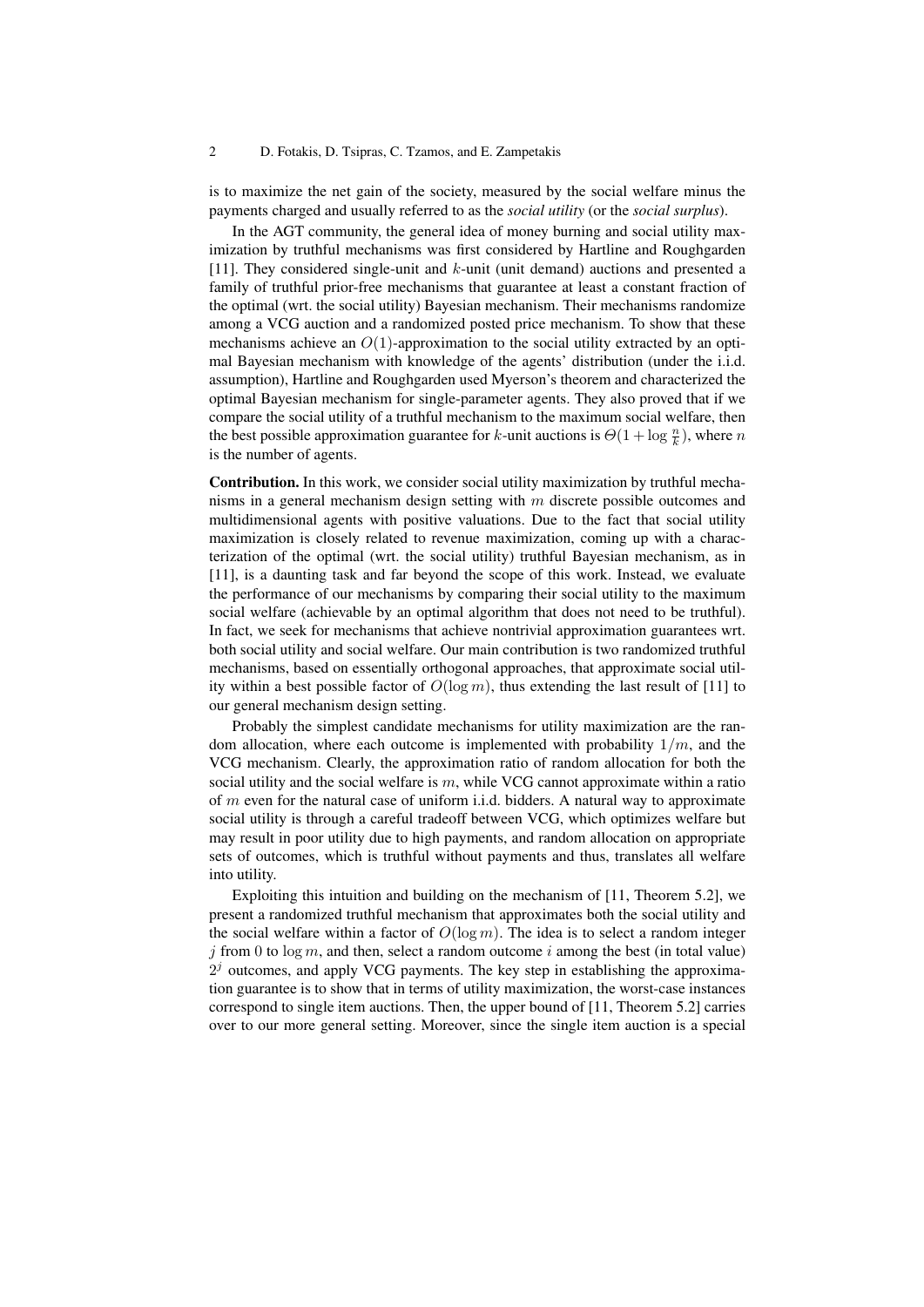case of our setting, the lower bound of [11, Proposition 5.1] implies that our approximation ratio is aymptotically tight.

Our second mechanism optimizes the social welfare (using VCG) over a carefully defined subspace of the unit simplex with all probability distributions over the outcomes. Intuitively, if we optimized over the unit simplex, we would have optimal welfare but probably poor utility, due to high payments when the two best outcomes are close in total value. So, we define a subspace that is slightly curved close to the vertices of the unit simplex, thus achieving a significant reduction in the payments if the best outcomes are close in total value. Due to this fact, this mechanism is *partial*, in the sense that with probability  $1-\epsilon$  it may not implement any outcome (see [5] for another use of partial allocation to induce truthfulness). For any  $\epsilon > 0$ , the approximation ratio is  $1+\epsilon$ for the social welfare and  $O(\epsilon^{-1} \log m)$  for the social utility. Hence, this mechanism achieves a best possible approximation ratio for the social utility and a constant approximation for the social welfare, thus significantly improving on our first mechanism. The main idea behind this mechanism is to "smoothen" the solution space so that we achieve a smooth tradeoff between welfare approximation and the payments charged, where for mechanisms close to the optimal, payments are reduced significantly faster that social welfare. On the technical side, this mechanism bears a resemblance to proper scoring rules in [8]. We believe that such mechanisms, which are based on carefully chosen "smoothed" subspaces and provide smooth tradeoffs between approximation and payments, are of independent interest and may find other applications in mechanism design settings with restricted payments.

Our mechanisms run in time polynomial in the total number of outcomes  $m$  and in the number of agents n. In domains that allow for succinct input representation (e.g., Combinatorial Auctions, Combinatorial Public Projects),  $m$  is usually exponential in the size of the input. This is not surprising, since our approximation guarantees are significantly better than known lower bounds on the polynomial time approximability of several NP-hard problems. In certain domains, we can combine our mechanisms with existing Maximal-in-Range mechanisms so that everything runs in polynomial time (e.g., for subadditive Combinatorial Public Projects, we can use the Maximal-in-Range mechanism of [15, Sec. 3.2] and obtain a randomized polynomial-time truth-Ful mechanism of [15, Sec. 5.2] and obtain a randomized porynomial-time trudi-<br>ful mechanism that with  $O(\min\{k, \sqrt{u}\})$ -approximation for the social welfare and O(min{k,  $\sqrt{u}$ } log u)-approximation for the social utility, where u is the number of items and  $k$  is the size of the project).

Related Work. There is much work on (mostly polynomial-time) truthful mechanisms with monetary transfers that seek to maximize (exactly or approximately) the social welfare. In this general agenda, our work is closest in spirit to mechanisms with frugal payments (see e.g.,  $[1, 6]$ ). In addition to  $[11]$ , Chakravarty and Kaplan  $[4]$  characterized the Bayesian mechanism of maximum social utility in multi-unit (unit demand) auctions. More recently, Braverman et al. [2] considered utility optimization in health care service allocation, but they focused on the complexity of computing efficient equilibrium allocations, instead of approximate truthful mechanisms.

An orthogonal direction is that of revenue redistribution (see e.g, [3, 9, 10] and the references therein). Although most of the literature focuses on maximizing the amount of redistributed VCG payments, some positive results in this direction concern social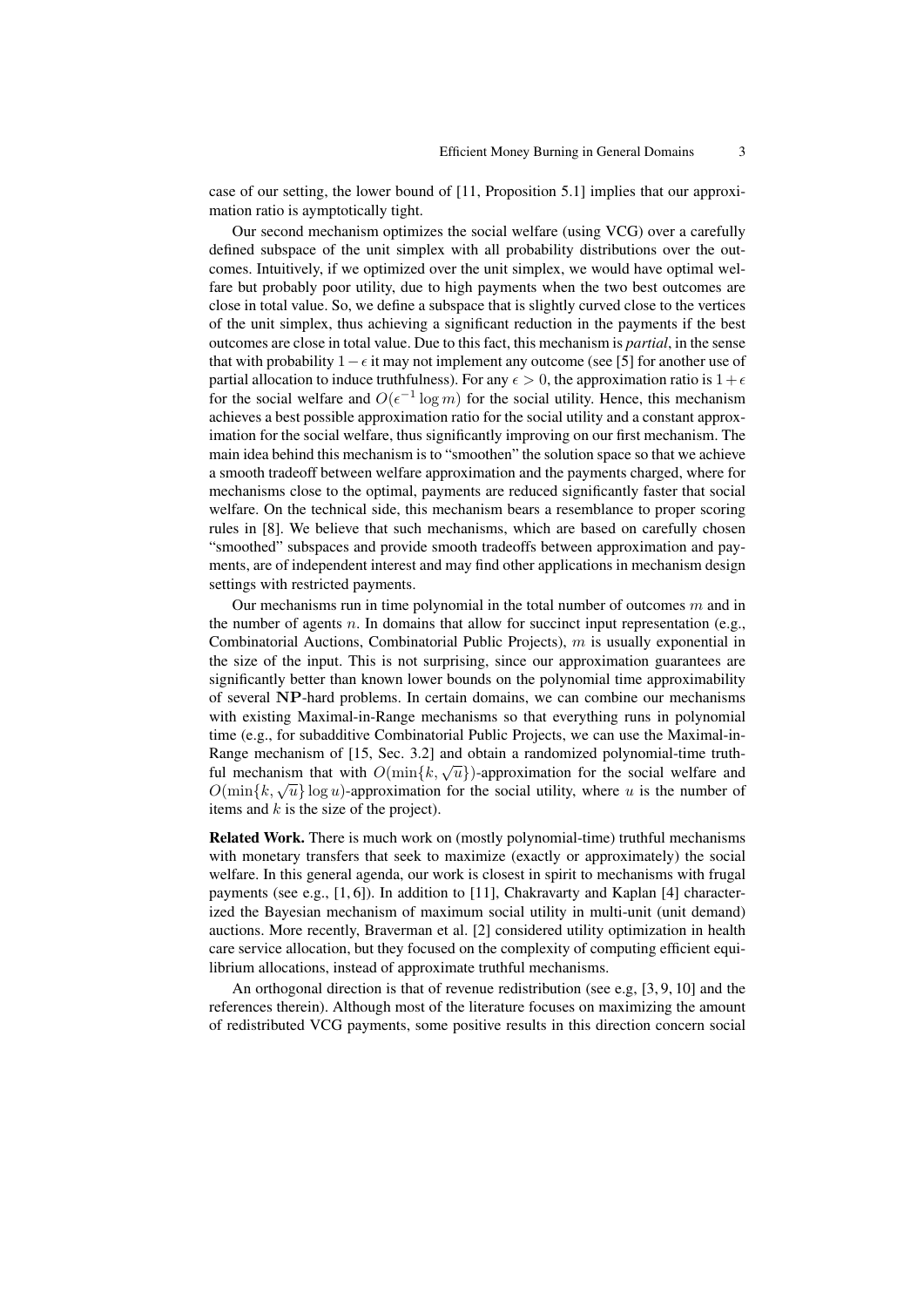utility optimization relaxing the requirement for social welfare maximization (see e.g., [10]). Our viewpoint and results are incomparable, both technically and conceptually, to those in the area of redistribution mechanisms. A crucial difference is that in any efficient redistribution mechanism, certain agents should receive payments (this is unavoidable if one insists on efficiency and individual rationality, see e.g., [12]). This is infeasible our setting, where money-burning payment schemes (e.g., computational challenges or waiting time) make redistribution infeasible.

# 2 Preliminaries and Notation

For any integer m,  $[m] \equiv \{1, \ldots, m\}$ . We denote the j-th coordinate of a vector x by  $x_j$ . For a vector  $\boldsymbol{x} = (x_1, \ldots, x_m)$  and  $i \in [m]$ ,  $\boldsymbol{x}_{-i}$  is  $\boldsymbol{x}$  without coordinate i. For a vector  $\mathbf{x} \in \mathbb{R}^m$  and some  $\ell \geq 0$ ,  $\mathbf{x}^{\ell} = (x_1^{\ell}, \dots, x_m^{\ell})$  is the coordinate-wise power of x and  $||x||_\ell = \left(\sum_{j=1}^m x_j^{\ell}\right)^{1/\ell}$  is the  $\ell$ -norm of x. For convenience, we let  $||x||_1 = |x|$ . Moreover,  $||x||_{\infty} = \max_{i \in [m]} \{x_i\}$  is the infinity norm of x.

**The Setting.** There is a finite set of possible outcomes O and we denote  $|O| = m$ . We consider a set of n strategic agents, each with a *private, non-negative value* for each outcome. For agent i, we denote his *valuation* as a vector  $x_i \in \mathbb{R}_+^m$ , that is, agent i receives value  $x_{ij}$  for outcome j. We call the vector of all valuations  $\mathbf{x} = (\mathbf{x}_1, \dots, \mathbf{x}_n)$ a *valuation profile*. For a valuation profile  $x, w(x) = x_1 + \ldots + x_n$  is the vector of *weights* for the outcomes. We will write w instead of  $w(x)$  and  $w_{-i}$  instead of  $w(x_{-i})$ when  $x$  is clear from the context.

Allocation Rules and Mechanisms. For a finite set S,  $\Delta(S)$  denotes the unit simplex over S. A (randomized) allocation rule is a function  $f : (\mathbb{R}^m_+)^n \to \Delta(O)$ , mapping valuation profiles to probability distributions over outcomes. Then  $f_i(x)$  is the probability of outcome j on valuation profile x. It follows that the expected value of agent i is  $x_i \cdot f(x)$ . We consider allocation rules that are *strongly anonymous*, in the sense that  $f(x)$  depends only on  $w(x)$ , and we therefore write the allocation rule only in terms of the weight vector.

A *payment rule* is a function  $p : (\mathbb{R}^m_+)^n \to \mathbb{R}^n$  mapping valuation profiles to *payment vectors*. A mechanism is a pair  $\mathcal{M} = (f, p)$  that given some valuation profile x outputs the probability distribution  $f(x)$  and charges agent i the amount  $p_i(x)$ . We focus on symmetric payment rules, and we therefore represent the amount charged to agent i as  $p(x_{-i}, x_i)$ . The expected *utility* of agent i on valuation profile x under mechanism  $\mathcal{M} = (f, p)$  is

$$
x_i \cdot f(\boldsymbol{x}) - p(\boldsymbol{x}_{-i}, x_i)
$$

and is the amount he aims to maximize.

We require that our mechanisms are truthful and individually rational in expectation. A mechanism  $(f, p)$  is *truthful* (in expectation) if for any agent i, valuation profile x and valuation  $x'_i$ ,

$$
\boldsymbol{x_i} \cdot f(\boldsymbol{x}) - p(\boldsymbol{x_{-i}}, \boldsymbol{x_i}) \geq \boldsymbol{x_i} \cdot f(\boldsymbol{x_{-i}}, \boldsymbol{x_i'}) - p(\boldsymbol{x_{-i}}, \boldsymbol{x_i'})
$$

and *individually rational (IR)* if for any agent i and valuation profile  $x$ ,

$$
x_i \cdot f(\boldsymbol{x}) - p(\boldsymbol{x}_{-i}, \boldsymbol{x}_i) \ge 0
$$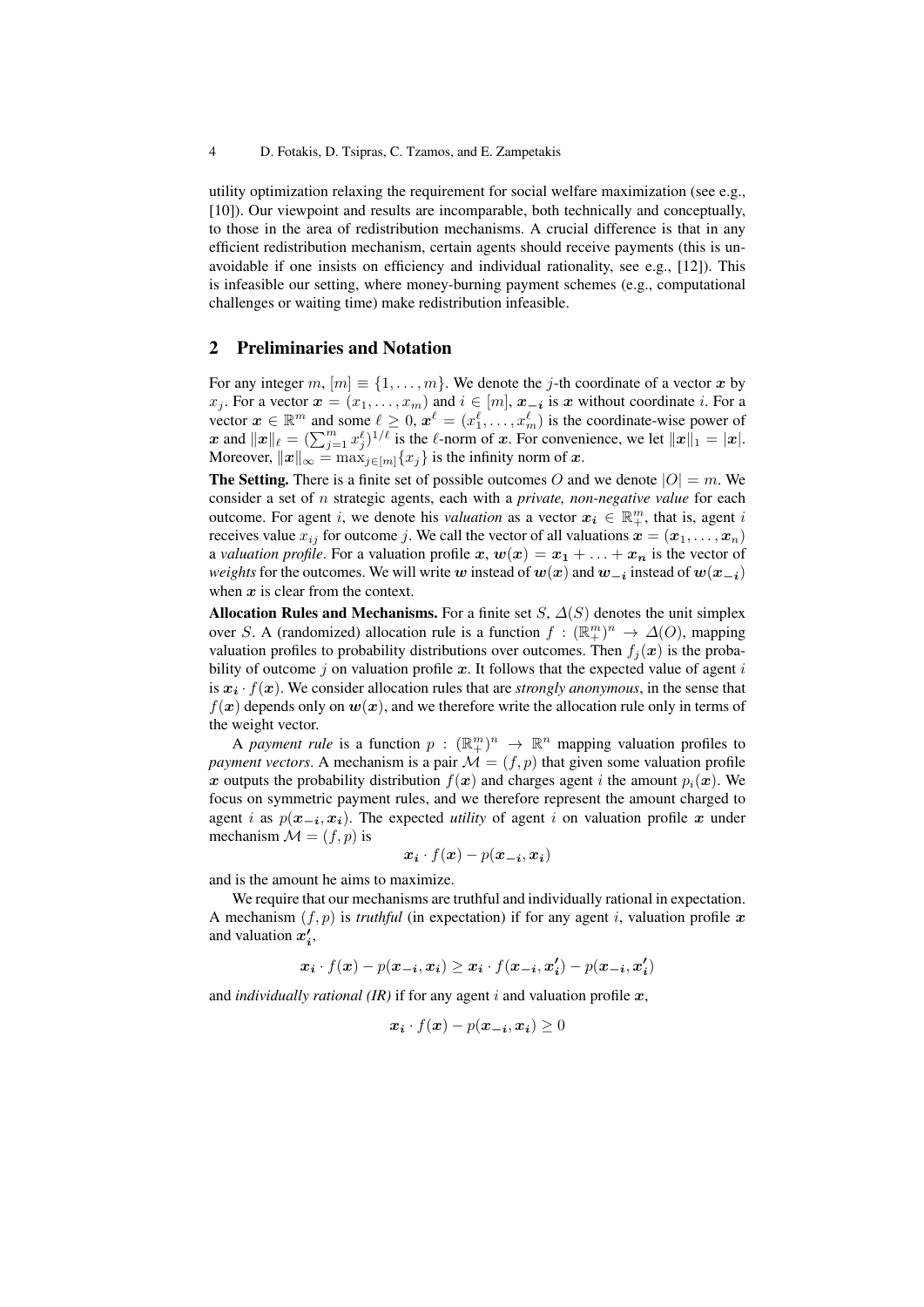**Objectives and Approximation.** Let some mechanism  $\mathcal{M} = (f, p)$  and valuation profile x. We denote the total payments of M on input x by  $P[x] = \sum_i p(\mathbf{x}_{-i}, \mathbf{x}_i)$ . The quantities we are interested in maximizing are the social welfare and the social utility. The *social welfare* of M on x is  $SW[x] = \sum_i x_i \cdot f(x) = w \cdot f(x)$  and the *social utility* of M on x is  $U[x] = SW[x] - P[x]$ . The maximum possible social utility and social welfare of the mechanism (ignoring truthfulness constraints) on input  $x$  is  $\|\boldsymbol{w}\|_{\infty}$ . We say that mechanism M,  $\rho$ -approximates social welfare (resp. social utility) if for any input  $x$ ,  $SW[\bm{x}] \geq \frac{1}{\rho} \|\bm{w}(\bm{x})\|_{\infty}$  (resp.  $U[\bm{x}] \geq \frac{1}{\rho} \|\bm{w}(\bm{x})\|_{\infty}$ ). For a mechanism M that  $\rho_1$ -approximates social welfare and  $\rho_2$ -approximates social utility, we say that it approximates *social efficiency* within  $(\rho_1, \rho_2)$ .

**Implementable Rules.** For every set  $S \subseteq R_+^m$ , the mechanism  $\mathcal{M} = (f, p)$  such that  $f(\bm{x}) = \arg\max_{\bm{s}\in S} \bm{s}\cdot\bm{w}$  and  $p(\bm{x}_{-\bm{i}},\bm{x}_{\bm{i}}) = \bm{w}_{-\bm{i}}\cdot f(\bm{x}_{-\bm{i}}) - \bm{w}_{-\bm{i}}\cdot f(\bm{x})$  is truthful and individually rational. This follows directly from the analysis of the VCG mechanism [14]. We refer to such mechanisms as *Maximal in Distributional Range* (MIDR) and to the corresponding payment rule as the *VCG payment scheme*.

## 3 Best-Possible Guarantees for Social Utility

In contrast to social welfare maximization, where monetary transfers can be used freely to truthfully elicit the agents' preferences, in the case of social utility maximization, the transfers needed for the implementation of some mechanisms may be a significant part of the social welfare, thus prohibiting any non-trivial approximation guarantees.

Since the model we consider is so rich, the single item auction is a special case of it, when we restrict the domain to m outcomes and m agents, where agent i has a value  $v_i \geq 0$  for outcome i and zero for the rest. By proving lower bounds to the approximation of social utility maximization in this special case, we get the same lower bounds for the general model. Our main tool here is Myerson's characterization of the revenue of any truthful auction in the single parameter environment.

**Theorem 1 (Myerson [13]).** For any truthful mechanism  $\mathcal{M} = (f, p)$  and valuation *profile*  $x$ *, where agent*  $i$  *has some value*  $v_i \geq 0$  *only for outcome*  $i$  *and*  $v_i$  *is drawn independently from distribution*  $\mathcal F$  *with cumulative distribution function*  $F_{\mathcal F}(v)$  *and probability density function*  $f_{\mathcal{F}}(v)$ ,  $\mathbb{E}[P(x)] = \mathbb{E}[\phi \cdot f(x)]$ , where  $\phi_i = v_i - \frac{1 - F_{\mathcal{F}}(v_i)}{f_{\mathcal{F}}(v_i)}$  $\frac{-F \mathcal{F}(v_i)}{f \mathcal{F}(v_i)}$ .

Theorem (1) completely deftermines the expected amount of payments for any truthful allocation rule. This in turn determines the expected utility in terms of the allocation rule. By plugging in an appropriate distribution we can come up with lower bounds to the social utility of truthful mechanisms.

Corollary 1. *The Vickrey Auction when bidders are drawn i.i.d. from the uniform distribution*  $U(0, 1)$ *, cannot approximate social utility within a factor better than m.* 

This shows that the VCG mechanism for the natural case of uniform i.i.d. bidders performs no better that a random allocation. By aiming to maximize the social welfare, it has to charge every bidder his critical price which results to a high amount of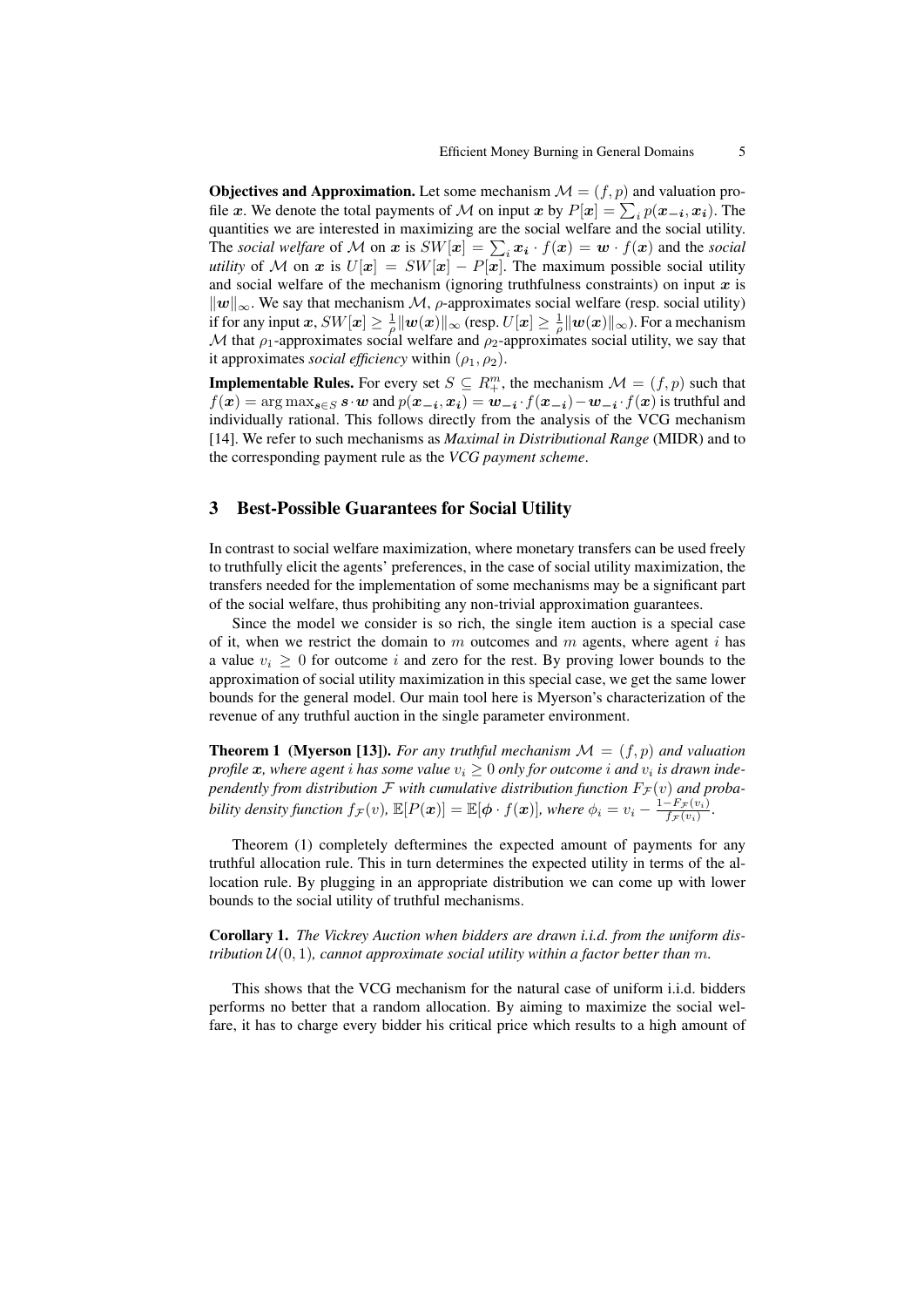payments, negating the welfare it produces. We therefore need to come up with mechanisms that instead of maximizing social welfare, employ suboptimal allocations to reduce payments, while preserving some amount of welfare. Our goal is to achieve the best possible worst-case guarantee for social utility maximization. A lower bound on the best approximation ratio in our setting can be obtained from [11, Proposition 5.1], which we prove here for completeness.

Corollary 2 ([11]). *No truthful mechanism can approximate social utility within a factor of* o(log m)*.*

*Proof.* If agents are drawn from the exponential distribution, that is  $f_{\mathcal{E}}(x) = e^{-x}$ ,  $F_{\mathcal{E}}(x) = 1 - e^{-x}$ , then  $\phi_i = v_i - 1$  and by applying Theorem (1) we get that

$$
\mathbb{E}[P(\boldsymbol{x})] = \mathbb{E}[\boldsymbol{w} \cdot f(\boldsymbol{x}) - |f(\boldsymbol{x})|] = \mathbb{E}[SW[\boldsymbol{x}] - |f(\boldsymbol{x})|]
$$

and by linearity of expectation  $\mathbb{E}[U[\mathbf{x}]]<1$  It is straightforward to show that the expectation of the maximum of m i.i.d. exponential random variables equals  $H_m$  where  $H_m$  the m-th harmonic number. Then

$$
\mathbb{E}[U(\boldsymbol{x})] \leq \mathbb{E}\left[\frac{\|\boldsymbol{w}\|_{\infty}}{H_m}\right]
$$

and by the probabilistic method we get that there is some profile  $x$  for which the approximation ratio is logarithmic.  $\Box$ 

We will now describe a mechanism that matches this lower bound in the general domain.

**Definition 1.** For some  $k \in [m]$ , the  $\text{Top}_k$  allocation rule on input x, orders outcomes *in decreasing weight order,*  $w_1 \geq \ldots \geq w_m$  *(breaking ties arbitrarily) and assigns probability*  $\frac{1}{k}$  *to the first* k*. Formally,*  $\text{Top}_k(\bm{x}) = \arg \max_{\bm{s} \in S_k} \bm{s} \cdot \bm{w}$ *, where*  $S_k$  *is the set of vectors in*  $\mathbb{R}^m_+$  *with exactly k coordinates equal to*  $\frac{1}{k}$  *and*  $m - k$  *equal to* 0*.* 

Since  $Top_k$  are welfare maximizers, they can be turned into truthful and IR mechanisms with the VCG payment scheme. We denote mechanisms of this family by  $\mathcal{M}_k =$  $(Top_k, p_k)$ . Each of these mechanism achieves different approximation guarantees with respect to social welfare and social utility in different settings, with respect to  $k$ . Thus by randomizing over them we can provide worst-case guarantees. In Mechanism 1 we achieve such an optimal social utility approximation guarantee by randomizing over exponentially increasing values of k. For simplicity we assume that m is a power of 2.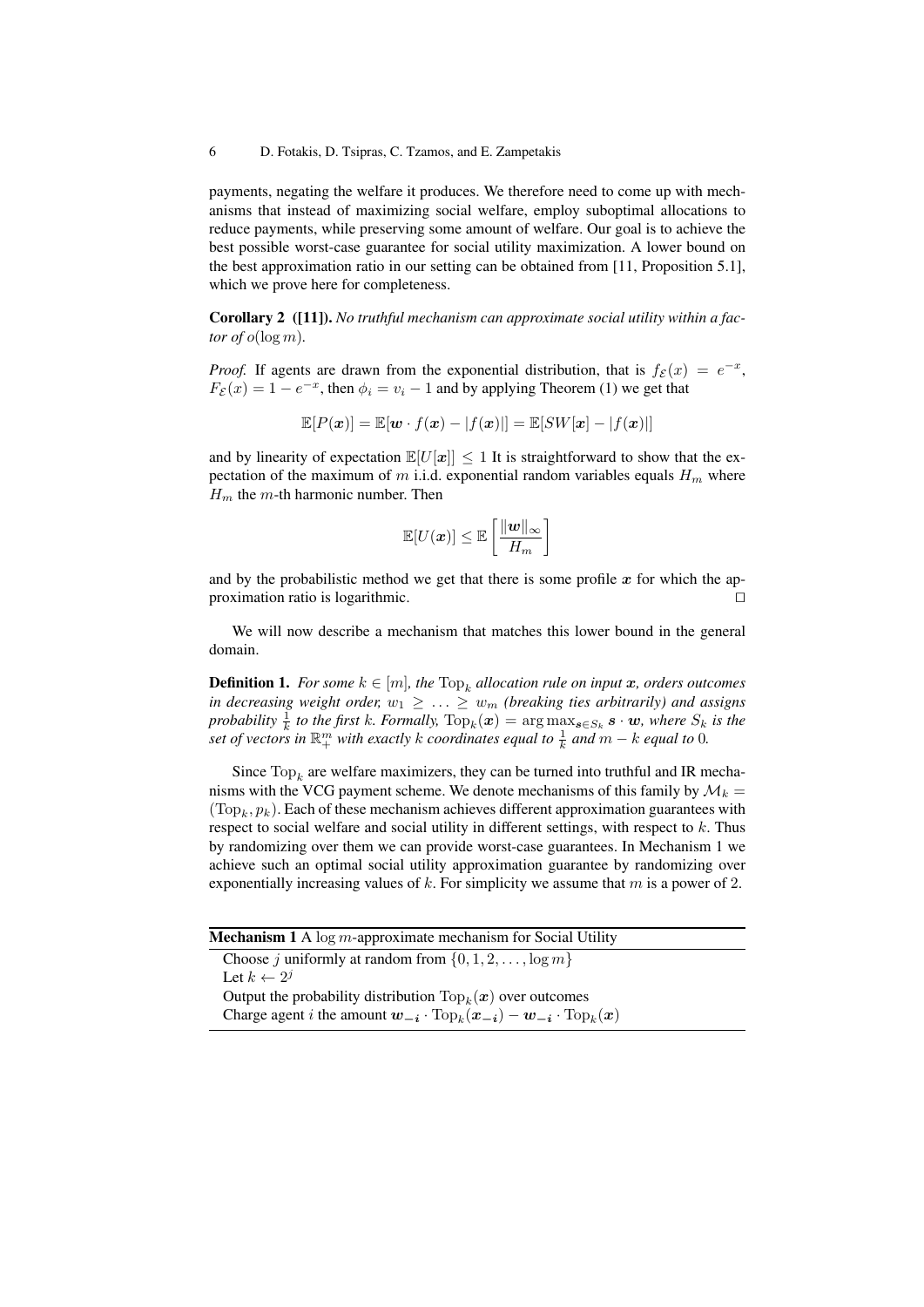The complete mechanism is randomization over  $\mathcal{M}_k$  for some k independent of the input. As a result, Mechanism 1 is truthful and IR as a whole. In order to quantify the efficiency of the mechanism in terms of utility maximization, we first show that the worst-case instances are those of the single item auction, that is for each outcome i there is exactly one single-minded agent with valuation  $v_i$  for it (a bidder i is called single-minded if his utility is  $v_i \geq 0$  for some outcome  $j \in [m]$  and zero for the rest).

**Lemma 1.** *For any valuation profile*  $x = (x_1, \ldots, x_n)$ *, the utility of Mechanism 1 on* x is higher than the utility on the valuation profile  $y = (y_1, \ldots, y_m)$ , where  $y_i$  is a *single-minded agent for outcome*  $i (y_{ij} = 0$  *for any*  $i \neq j$ *).* 

*Proof (sketch).* Since the complete mechanism is a randomization over mechanisms  $\mathcal{M}_k$  is suffices to show this property for each  $\mathcal{M}_k$  separately. We prove the claim in two steps:

- First we show that if an agent has positive value for multiple outcomes, splitting this agent into single-minded agents (one for each outcome) can only decrease the total utility. This holds since the "competition" between agents is increased, and as a result, so do the payments, thus decreasing the total utility (the social welfare remains unaltered since the mechanism depends only on the weight of each outcome). By induction we transform any input to one with single-minded agents without increasing the utility.
- Then we show that if there are multiple single-minded bidders for the same outcome, joining their values into a single agent can only decrease the total utility. The reason for this is that the value the agents must "prove" (in the form of payments) to the mechanism is initially split amongst them, and can only increase as they aggregate their values. A single agent with high value is more critical for the auction than many agents with small values. Again by induction we can transform any input with single-minded agents to an input with one single-minded agent per outcome.

The technical details can be found in the full version of the paper.  $\Box$ 

**Theorem 2.** Mechanism 1 is a  $(O(\log m), O(\log m))$  approximation to the social effi*ciency.*

*Proof.* By Proposition (1) and the analysis of [11], Mechanism 1, is a  $O(\log m)$ -approximation to social utility (and therefore social welfare). For the instance  $x = (x_1, 0, \ldots, 0)$ , where i is a single minded agent with value  $v_1$  for outcome 1, the approximation ratio of  $\log m$  is tight for both the welfare and the utility.

# 4 Optimizing Social Utility Without Sacrificing Social Welfare

The mechanism of Section 3, approximates utility within an optimal logarithmic factor. However, it also approximates Social Welfare within the same logarithmic factor. The impossibility of Corollary 2 implies that no mechanism can do better than  $(O(1), O(\log m))$ -approximate social efficiency. So the question of simultaneously optimizing social welfare stands. We answer this question affirmatively by presenting a mechanism that optimizes welfare on a smooth probability space.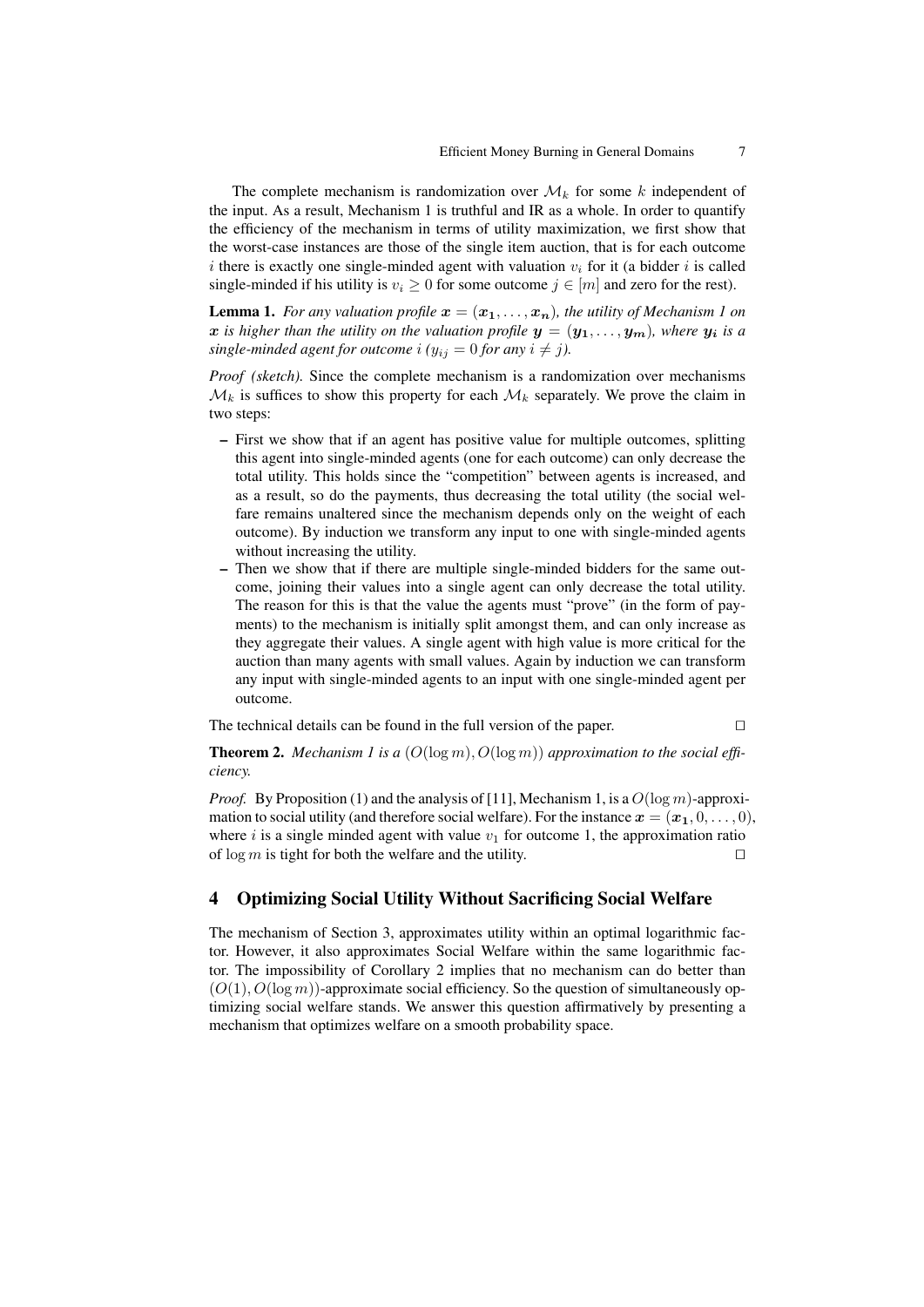**Theorem 3.** For any  $\epsilon > 0$ , there is a mechanism M that  $\left((1+\epsilon), \frac{(1+\epsilon)^2}{\epsilon}\right)$  $\frac{1+\epsilon)^2}{\epsilon} \ln m$ . *approximates social efficiency.*

*Remark 1.* We can  $(O(1), O(\log m))$ -approximate social efficiency simply by randomizing, with constant probability, between the VCG mechanism and Mechanism 1. However, the mechanism of Theorem 3 follows from a more general approach that yields a smooth mechanism and may be of independent interest.

#### 4.1 The Mechanism

Similarly to the previous mechanism, we need a careful tradeoff between the VCG mechanism and suboptimal allocations close to the uniform mechanism. We note that the VCG mechanism optimizes the expected welfare by selecting the best outcome in the unit simplex  $\Delta(O)$ . Here, we optimize on a surface that is close to the unit simplex, but slightly curved towards the corners, in order to reduce the payments when the best outcomes are close in weight. To this end, we define a mechanism by optimizing on the following family of surfaces:

$$
S_k = \left\{ \boldsymbol{s} \in \mathbb{R}_+^m \mid \|\boldsymbol{s}\|_k \le \frac{1}{m^{1-1/k}} \right\} \tag{1}
$$

For any  $k \ge 1$  or for  $k = \infty$ , we define the mechanism  $f_k(x) = \arg \max_{s \in S_k} s \cdot w(x)$ .

The reason VCG is not working for utility maximization is that if the weight vector for e.g. 2 outcomes is  $(1, 1 + \epsilon)$ , the mechanism will output the second outcome instead of a mixture of both. Such a mechanism requires a high amount of payments in order to truthfully distinguish between the outcomes, leading to minimal utility. In contrast, the mechanism with allocation  $f_k$  outputs a "smooth max" over outcomes leading to a reduced amount of payments (Figure 1).



Fig. 1. Optimizing on the curved surfaces for  $m = 2$ 

**Lemma 2.** *The closed form of the mechanism*  $f_k$  *is* 

$$
f_k(\bm{x}) = \frac{1}{m^{1-1/k}} \frac{\bm{w}^{\frac{1}{k-1}}}{||\bm{w}^{\frac{1}{k-1}}||_k}
$$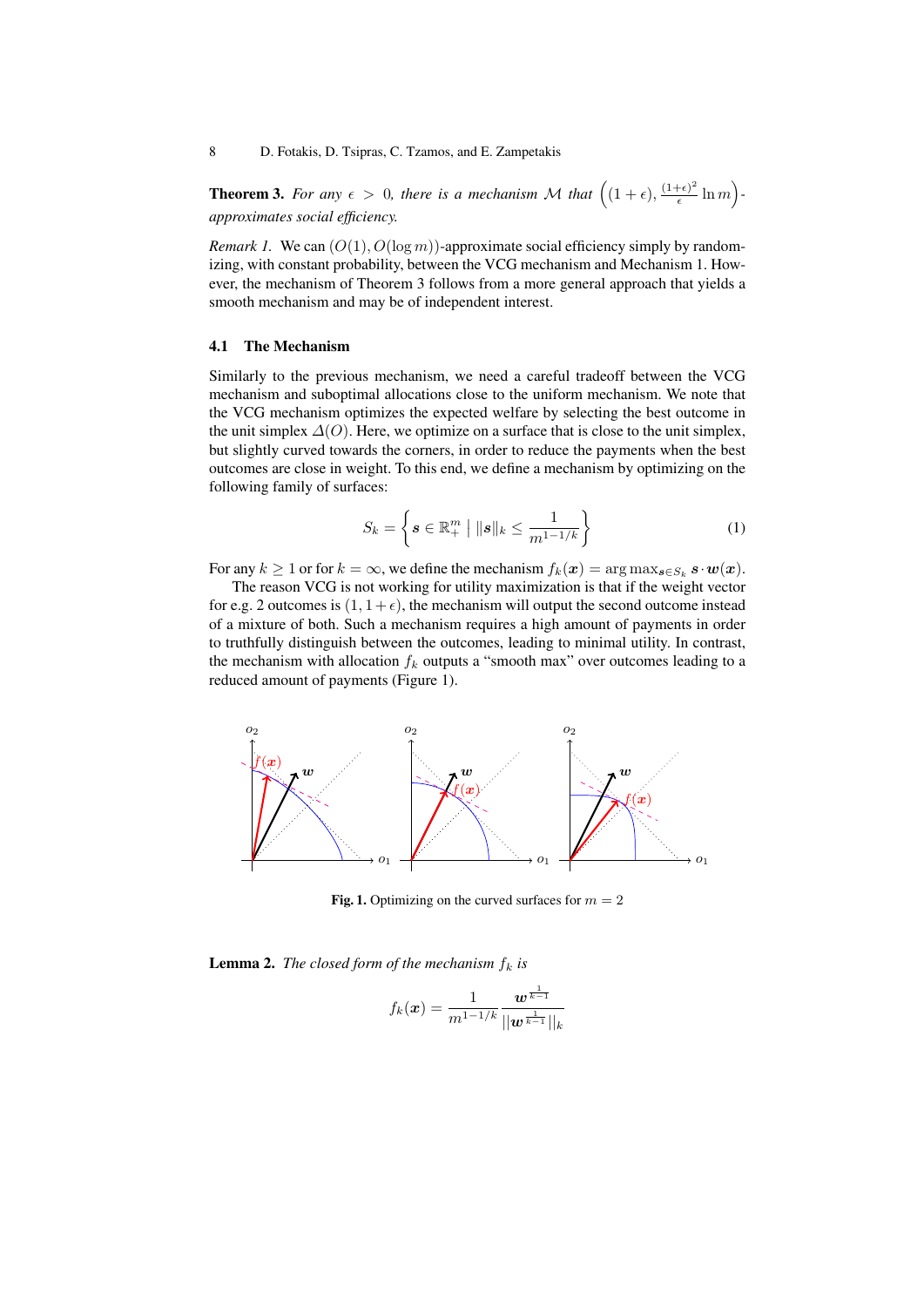*Proof.* The outcome of the mechanism is the vector s the optimizes  $w \cdot s$  subject to  $||s||_k \leq m^{-\frac{k-1}{k}}$ . By the Minkowski inequality, Equation (1) defines a strictly convex space. Therefore the optimal point will lie on the boundary of the space, at the extremal point in the direction of  $w$ . The boundary is defined by

$$
\|\pmb{s}\|_{k}=\frac{1}{m^{1-\frac{1}{k}}}\iff \|\pmb{s}\|_{k}^{k}=\frac{1}{m^{k-1}}
$$

and since we seek the extremal point in the direction of  $w, w$  must be perpendicular to the boundary at the optimal point. Therefore at the optimal point  $s_*$  the gradient of the surface is in the direction of  $w$ , that is there is some  $c$  such the

$$
\nabla(\|\boldsymbol{s_*}\|_k^k) = c \boldsymbol{w} \iff \boldsymbol{s_*} = \left(\frac{c}{k}\right)^{\frac{1}{k-1}} \boldsymbol{w}^{\frac{1}{k-1}}
$$

Moreover  $s_*$  needs to be to be on the surface, and therefore

$$
\|s_*\|_k^k = \frac{1}{m^{k-1}} \iff \left(\frac{c}{k}\right)^{\frac{1}{k-1}} = \frac{1}{m^{\frac{k-1}{k}}\|\pmb{w}\|_{\frac{k}{k-1}}^{\frac{1}{k-1}}}
$$

Substituting in the equation for  $s_*$  concludes the proof.  $\Box$ 

We are interested in mechanisms with  $S_k$  close to  $S_1$ , so we set  $k = \ell/(\ell - 1)$  for some integer  $\ell \geq 1$ . The resulting mechanism is

$$
f_{\ell}(\boldsymbol{x}) = \frac{1}{m^{1/\ell}} \frac{\boldsymbol{w}^{\ell-1}}{||\boldsymbol{w}^{\ell-1}||_{\ell}\frac{\ell}{\ell-1}} \tag{2}
$$

The reader is invited to verify that the mechanism exhibits a smooth transition between the VCG mechanism (for  $\ell \to \infty$ ) and the uniform mechanism (for  $\ell = 1$ ). Moreover, the mechanism is partial in the sense that for  $\ell \in (1, \infty)$ ,  $|f_{\ell}(x)| < 1$  and there is a positive probability that  $f_\ell$  does not implement any outcome.

#### 4.2 Social Welfare Guarantees

**Lemma 3.** *For any*  $\ell \geq 1$ , *the mechanism of Equation (2) approximates the social* welfare within  $m^{1/\ell}$ .

*Proof.* For any vector  $\boldsymbol{a}$ 

$$
\frac{\|a^{\ell}\|_1}{\|a^{\ell-1}\|_{\frac{\ell}{\ell-1}}} = \|a\|_{\ell} \tag{3}
$$

The approximation ratio follows from

$$
\frac{\bm{w} \cdot f(\bm{x})}{||\bm{w}||_{\infty}} = \frac{1}{m^{1/\ell}} \frac{\bm{w} \cdot \bm{w}^{\ell-1}}{||\bm{w}^{\ell-1}||_{\frac{\ell}{\ell-1}} ||\bm{w}||_{\infty}} \stackrel{\text{Equation (3)}}{=} m^{1/\ell} \frac{||\bm{w}||_{\ell}}{||\bm{w}||_{\infty}} \ge \frac{1}{m^{1/\ell}}
$$

The analysis is tight since when  $x$  consists of a single-minded agent with unit value,  $\mathbf{w} \cdot f(\mathbf{x}) = \frac{1}{m^{1/\ell}}$  and  $\|\mathbf{w}\|_{\infty} = 1$ .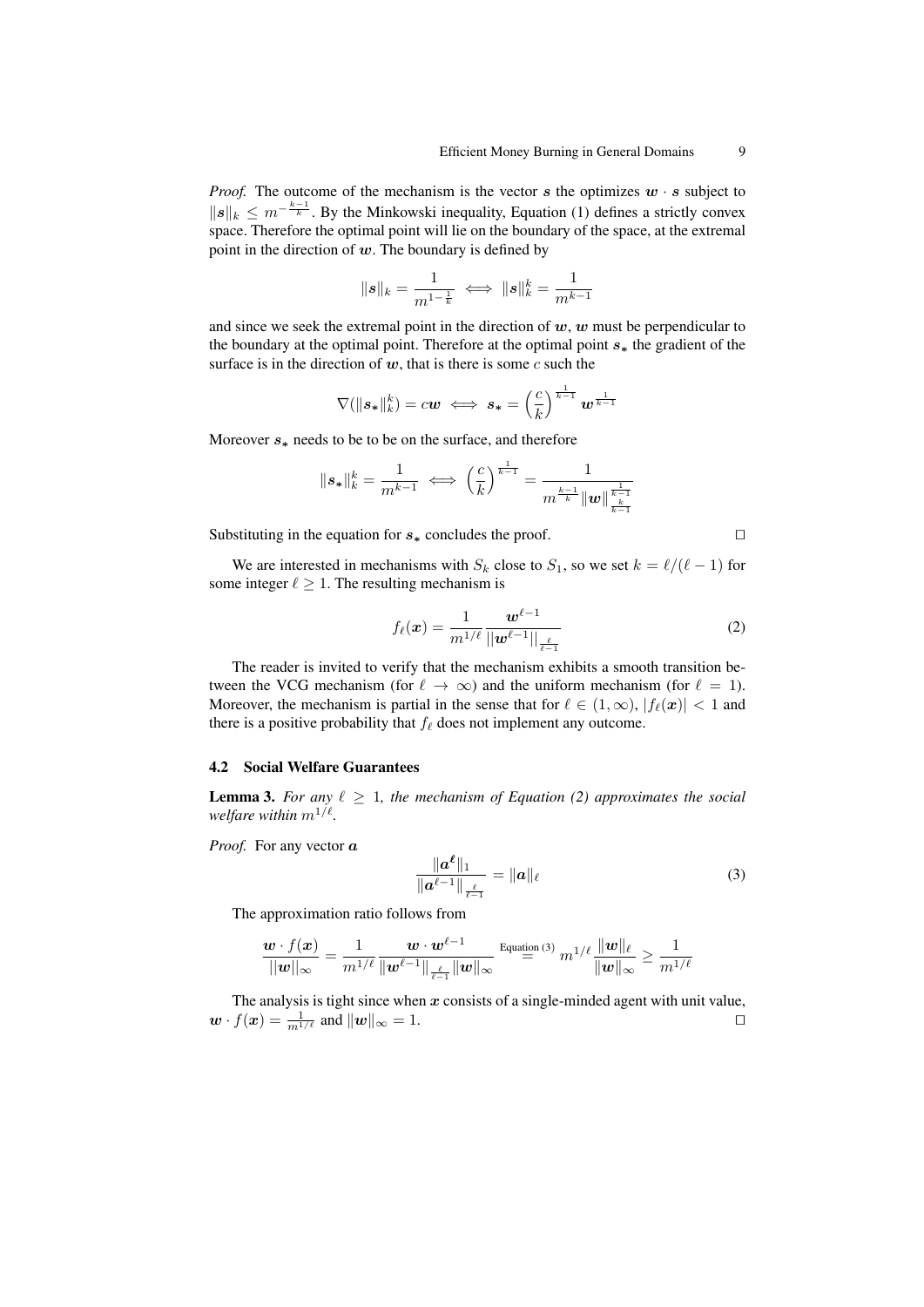## 4.3 Bounds to the Revenue of the Mechanism

We will now study the amount of payments charged by the mechanism. The payments of player  $i$  are computed as follows

$$
p(\mathbf{x}_{-i}, \mathbf{x}_{i}) = \mathbf{w}_{-i} \cdot f(\mathbf{x}_{-i}) - \mathbf{w}_{-i} \cdot f(\mathbf{x})
$$
  
= 
$$
\frac{1}{m^{1/\ell}} \left( \|\mathbf{w}_{-i}\|_{\ell} - \|\mathbf{w}\|_{\ell} + \frac{\mathbf{x}_{i} \cdot \mathbf{w}^{\ell-1}}{\|\mathbf{w}\|_{\ell}^{\ell-1}} \right)
$$

Therefore we can now bound the total amount of payments

**Lemma 4.** *For any integer*  $\ell \geq 1$ *, the mechanism of Equation (2) charges the set of agents at most*

$$
P[\boldsymbol{x}] \leq \frac{1}{m^{1/\ell}} \left(1 - \frac{1}{\ell}\right) \|\boldsymbol{w}(\boldsymbol{x})\|_{\ell} \tag{4}
$$

*Proof.* By summing up the individual payments.

$$
\sum_{i=1}^{n} p(\boldsymbol{x}_{-i}, \boldsymbol{x}_{i}) = \frac{1}{m^{1/\ell}} \left( \frac{\left( \sum_{i} \boldsymbol{x}_{i} \right) \cdot \boldsymbol{w}}{\|\boldsymbol{w}\|_{\ell}^{l-1}} - \sum_{i} (\|\boldsymbol{w}\|_{\ell} - \|\boldsymbol{w}_{-i}\|_{\ell}) \right)
$$

$$
= \frac{1}{m^{1/\ell}} \left( \|\boldsymbol{w}\|_{\ell} - \sum_{i} (\|\boldsymbol{w}\|_{\ell} - \|\boldsymbol{w}_{-i}\|_{\ell}) \right)
$$

Therefore it suffices to show that

$$
\sum_i (||w||_{\ell} - ||w_{-i}||_{\ell}) \ge \frac{||w||_{\ell}}{\ell}
$$

The  $\ell$ -th power difference is bound as follows

$$
\|w\|_{\ell}^{\ell} - \|w_{-i}\|_{\ell}^{\ell} = (\|w\|_{\ell} - \|w_{-i}\|_{\ell}) \cdot \sum_{k=0}^{l-1} (||w||_{\ell}^{l-1-k} \|w_{-i}\|_{\ell}^{k})
$$
  

$$
\leq (||w||_{\ell} - \|w_{-i}\|_{\ell}) \cdot \ell ||w\|_{\ell}^{\ell-1}
$$

For the rest of the proof, for a vector  $\boldsymbol{a}$  we denote its j-th coordinate by  $\boldsymbol{a}[j]$ . Then

$$
\sum_i \frac{\|\boldsymbol{w}\|_{\ell}^{\ell} - \|\boldsymbol{w}_{-i}\|_{\ell}^{\ell}}{\ell \|\boldsymbol{w}\|_{\ell}^{\ell-1}} \geq \frac{\|\boldsymbol{w}\|_{\ell}}{\ell} \iff \sum_i (\|\boldsymbol{w}\|_{\ell}^{\ell} - \|\boldsymbol{w}_{-i}\|_{\ell}^{\ell}) \geq \|\boldsymbol{w}\|_{\ell}^{\ell}
$$
\n
$$
\iff \sum_{i=1}^n \left( \sum_{j=1}^m \boldsymbol{w}^{\ell}[j] - \sum_{j=1}^n \boldsymbol{w}_{-i}^{\ell}[j] \right) \geq \sum_{j=1}^m \boldsymbol{w}^{\ell}[j]
$$
\n
$$
\iff \sum_{j=1}^m \sum_{i=1}^n (\boldsymbol{w}^{\ell}[j] - \boldsymbol{w}_{-i}^{\ell}[j]) \geq \sum_{j=1}^m \boldsymbol{w}^{\ell}[j]
$$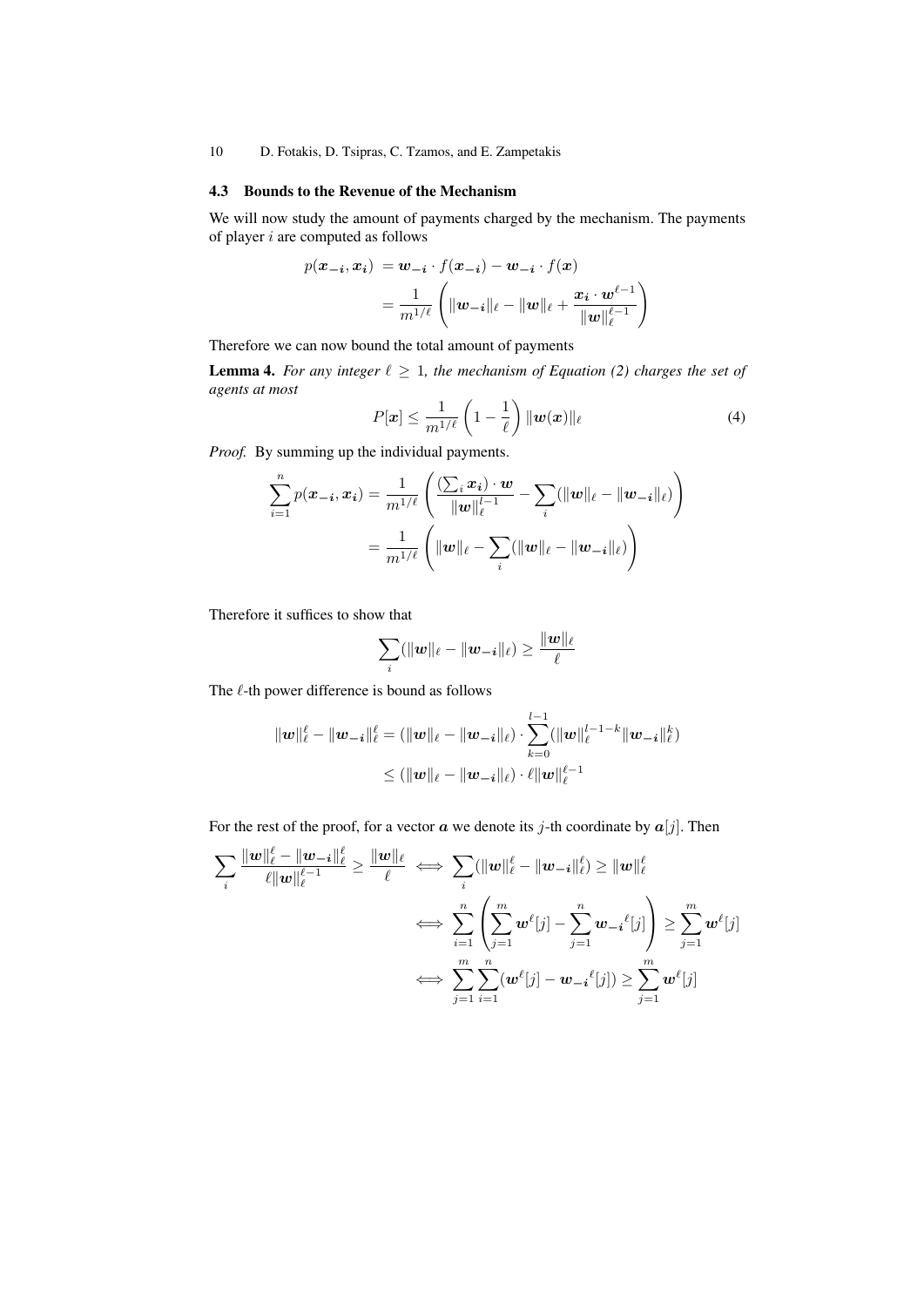We will prove that the inequality holds for each term separately. It holds that

$$
\bm{w}^{\ell}[j] - \bm{w}_{-\bm{i}}{}^{\ell}[j] \geq (\bm{w}[j] - \bm{w}_{-\bm{i}}[j])\bm{w}^{\ell-1}[j] = \bm{x}_{\bm{i}}[j]\bm{w}^{\ell-1}[j]
$$

and summing over  $i$  gives us

$$
\sum_i (\mathbf{w}^{\ell}[j] - \mathbf{w}_{-i}{}^{\ell}[j]) \ge \sum_i \mathbf{x}_i[j] \mathbf{w}^{\ell-1}[j] = \mathbf{w}[j] \mathbf{w}^{\ell-1}[j] = \mathbf{w}^{\ell}[j]
$$

concluding the proof.  $\Box$ 

### 4.4 Maximizing Utility

The utility of the mechanism is therefore

$$
U[\boldsymbol{x}] = \boldsymbol{w} \cdot f(\boldsymbol{x}) - P[\boldsymbol{x}] \geq \frac{\|\boldsymbol{w}\|_{\ell}}{\ell m^{1/\ell}} \geq \frac{\|\boldsymbol{w}\|_{\infty}}{\ell m^{1/\ell}}
$$

We summarize our results in the following theorem.

**Theorem 4.** *For every integer*  $\ell \geq 1$ *, there is a truthful mechanism that*  $(m^{1/\ell}, \ell m^{1/\ell})$ *approximates social efficiency.*

The optimal point of this tradeoff in terms of utility maximization is when  $\ell = \ln m$ (for simplicity, we assume in this section that if  $\ell$  is not an integer, it is rounded to the smallest integer exceeding the given value).

Corollary 3. *There is a truthful mechanism that* (e, e ln m)*-approximates social efficiency.*

Alternatively by setting  $\ell = \frac{\ln m}{\ln(1+\epsilon)}$  we get the following.

**Corollary 4.** There is a truthful mechanism, that for any  $\epsilon > 0$ ,  $\left(1 + \epsilon, \frac{(1+\epsilon)^2}{\epsilon}\right)$  $\frac{1+\epsilon)^2}{\epsilon} \ln m$ . *approximates social efficiency.*

An interesting property of our mechanism, is that the set of outcomes can be a priori restricted to some subset of the original outcome space. These mechanism are known as *Maximal in Range (MIR)*, and are tailored to obtain suboptimal welfare guarantees in polynomial time for NP-hard problems. Our mechanisms can be run on these modified outcome spaces with no modification preserving welfare guarantees and providing social utility logarithmic to the number of outcomes.

Corollary 5. *Let some MIR mechanism with outcome space* S*, that* a*-approximates social welfare. Then, it can be modified to*  $((1 + \epsilon)a)$ *-approximate social welfare and*  $\left( \frac{(1+\epsilon)^2}{\epsilon} \right)$  $\frac{1+\epsilon)^2}{\epsilon}a\ln|S|\Big)$ -approximate social utility.

*Remark 2.* We have shown that the mechanism is IR in expectation, however there are examples where players net negative utility for certain random outcomes. Nonetheless the mechanism can be modified to be universally IR. Consider some agent i. Let  $P_i$  =  $w \cdot f(x_{-i}) - w \cdot f(x)$  denote the payments that induce truthfulness. If outcome j is realized we charge this agent  $p_{ij} = \frac{P_i}{x_i \cdot f(x)} x_{ij}$ . It is easy to verify that the expected payments are unaltered so truthfulness is preserved. Moreover, the mechanism is now universally IR. A similar technique can be found in [7].